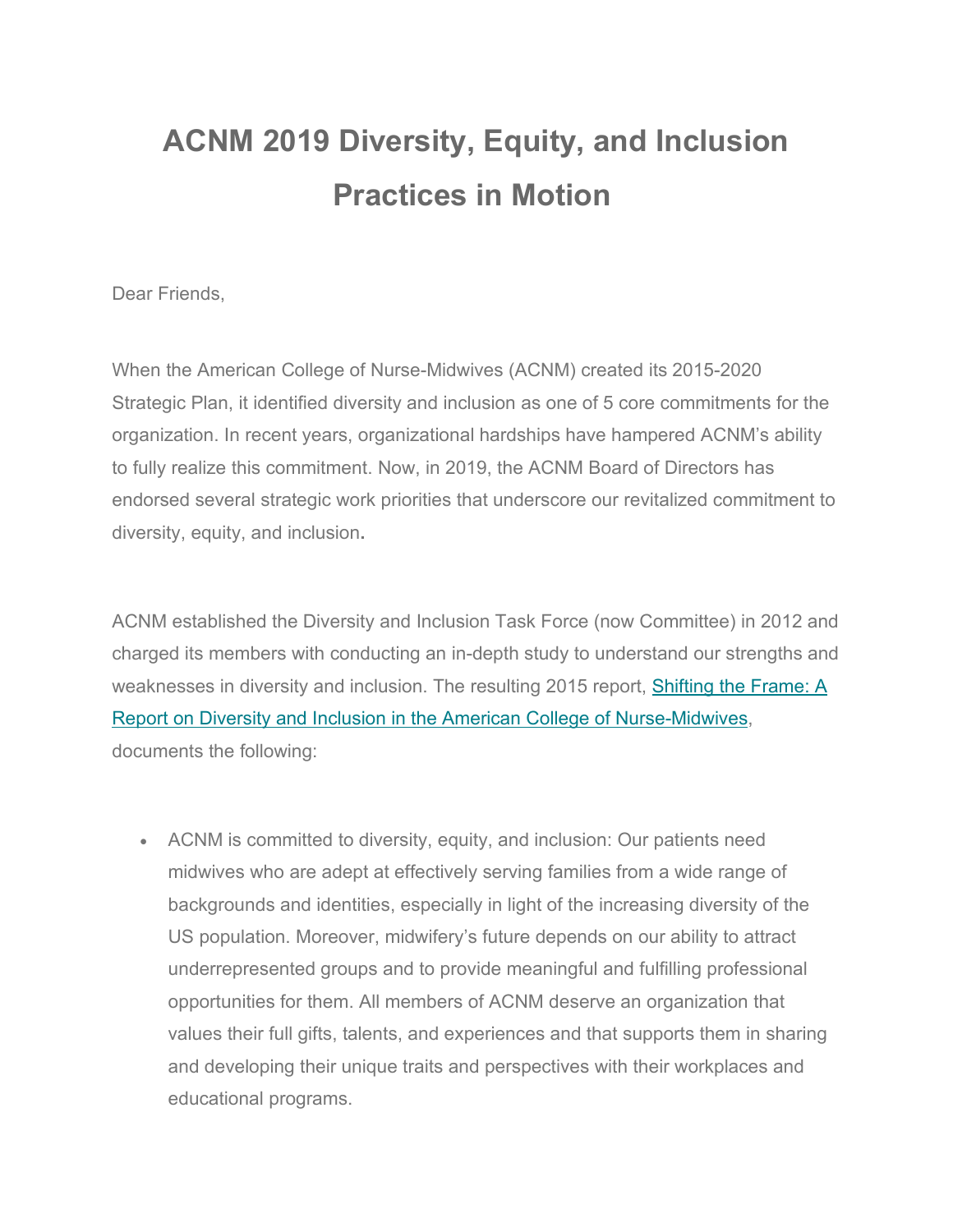• Our goal is to address the complex needs and expectations of midwives working in diverse communities and across cultures. To accomplish this, ACNM seeks to improve the capacity of members to work effectively across cultures, strengthen the success of the midwifery profession, and enrich the College by increasing the number of midwives from underrepresented groups in all roles and at all levels, including leadership. This includes developing structures and strategies that will equip ACNM leaders to understand the dynamics of oppression, privilege, and inequity; promote diversity, equity and inclusion; be accountable to our membership; support ongoing learning and improvement; and cultivate a sustained culture of inclusion.

ACNM, over the coming year, will focus on broadening and deepening the conversation about diversity, equity, and inclusion within our organization and the profession of midwifery. Specifically, we are translating strategic priorities into action and determining a sustainable leadership model for midwives who have historically been underrepresented in ACNM**.** 

#### **FY2019 PROJECTS IN MOTION**

Projects that are currently in motion include the following**:**

# **THE LISTENING PROJECT**

In 2018, ACNM began formal and informal discussions that led us to the following conviction: Listening is the key to understanding what actions are necessary for ACNM to actualize our commitment to diversity and inclusion. This belief spurred us to launch the multi-faceted Listening Project in March. ACNM recently conducted Phase 1 of the project, conducting 2 Listening Project surveys--one for midwives and one for student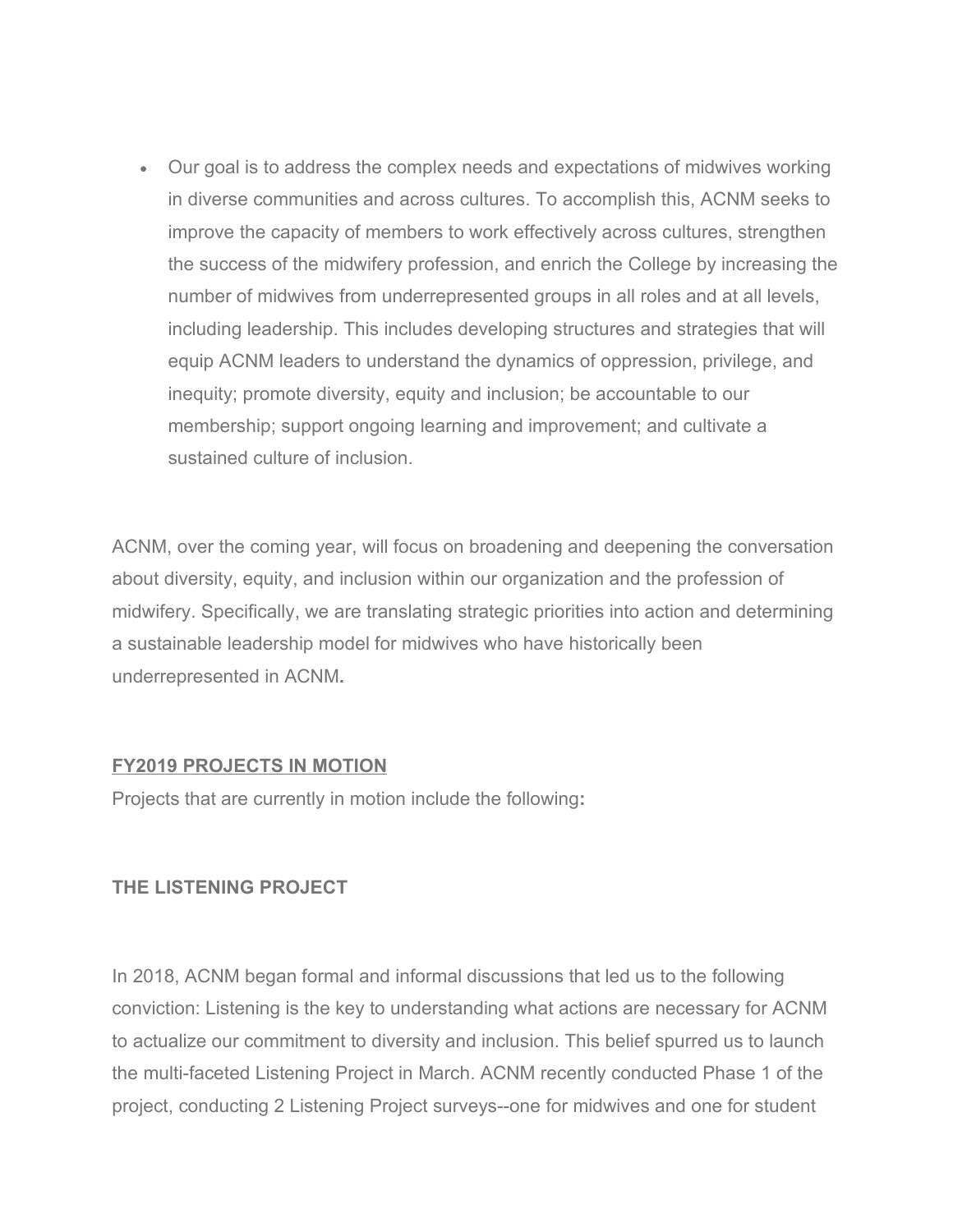midwives--to help us assess member, nonmember, and student experiences with discrimination within our membership and midwifery programs. Nearly 800 individuals (792) answered the midwife survey, and 147 answered the student midwife survey. Among midwives, 95.6% were members, 4.4% were nonmembers; among students, 83% were members, 13% were nonmembers. In total, 410 midwives and 51 students provided specific recommendations regarding what ACNM could do to improve diversity and inclusion. Additionally, 145 midwives and 25 student shared their contact information to support ACNM's work to carry out recommendations. We thank everyone who participated and look forward to sharing the results with you**.**

Now we invite all members to a special ACNM listening session at the 2019 Annual Meeting, entitled Your Voice Matters, as the next step of the Listening Project.

Your Voice Matters will be held Tuesday, May 21, 2019, 2:30-3:30 in National Harbor Room 4, on Level 3, at the ACNM 64th Annual Meeting. We invite all members who can to join us there to dialogue with us. We want to hear about your experiences and your thoughts about achieving our core commitment of diversity and inclusion. You've told us you've heard our words, now you want action. Your investment and participation is the driver we need for success. To this end, we respectfully ask you to join us at this session.

We know that not everyone can attend the Annual Meeting or make this specific time. We will schedule a series of open session ZOOM meetings in the near future to allow our member voices to be heard**.** 

# **ANTI-RACISM AND ANTI-OPPRESSION TRAINING FOR THE VOLUNTEER STRUCTURE**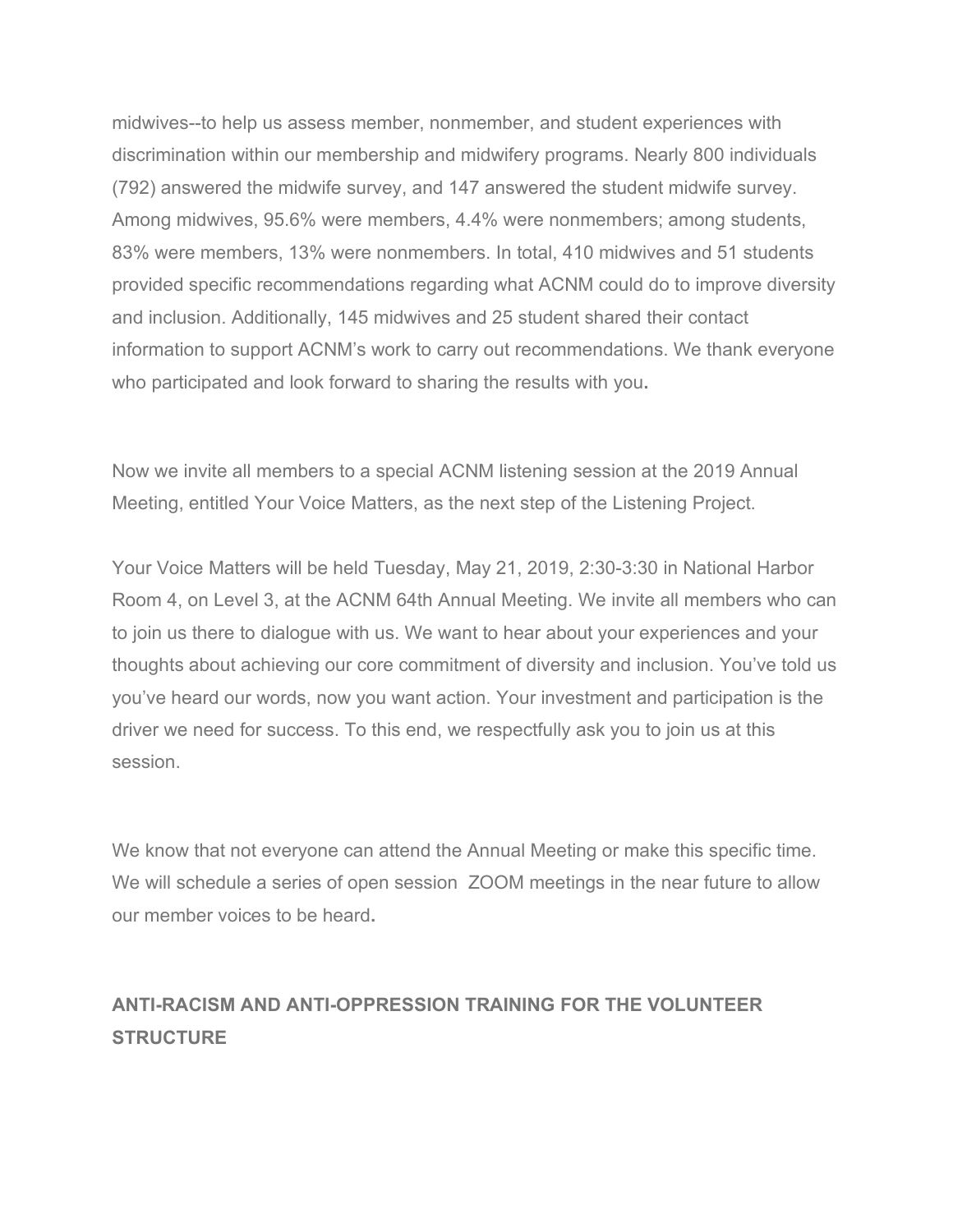Among the actions membership have demanded are anti-racism and anti-oppression education and training. The landscape of relationships among people of different backgrounds and affiliation groups is a challenging one. Training is a critical key to building bridges in this landscape, to overcoming biases and barriers, and to framing new understandings and common goals.

To begin to provide this education, ACNM will conduct training for our volunteer leadership by December 2019. The training will be accessible via ZOOM and archived for those who cannot attend the live event. A nationally recognized consultant, chosen in concert with the chairs of the Diversity & Inclusion Committee and the Midwives of Color Committee will lead the training, which will address topics of racism, gender justice, anti-oppression, and implicit bias. Our goal is to empower our volunteer leadership so they not only gain a better understanding of what they need to know and practice as leaders, but also so they can bring this education back to their affiliates, committees, and colleagues and help them incorporate it into their everyday actions and values. This is only the beginning. Over the next year, we will be providing additional opportunities for members training.

#### **BIAS INCIDENT RESPONSE, TRANSPARENCY & HEALING (BIRTH) TEAM**

ACNM also supports the work of the Bias Incident Response, Transparency & Healing (BIRTH) Team, a group of volunteers from the Diversity & Inclusion Committee that has served to provide a rapid response (on call) during the past 2 Annual Meetings. The BIRTH Team was piloted in Chicago and convened for the second time at the Annual Meeting in Savannah, GA. It will be on hand at the 64th ACNM Annual Meeting in National Harbor, Maryland to offer support, conduct psychological first aid, and accept reports of bias incidents that occur at ACNM events. Its aim is to achieve transparency and healing surrounding bias incidents, with the hope that in time, these incidents will cease to occur. Group members recognize that there are many forms of bias and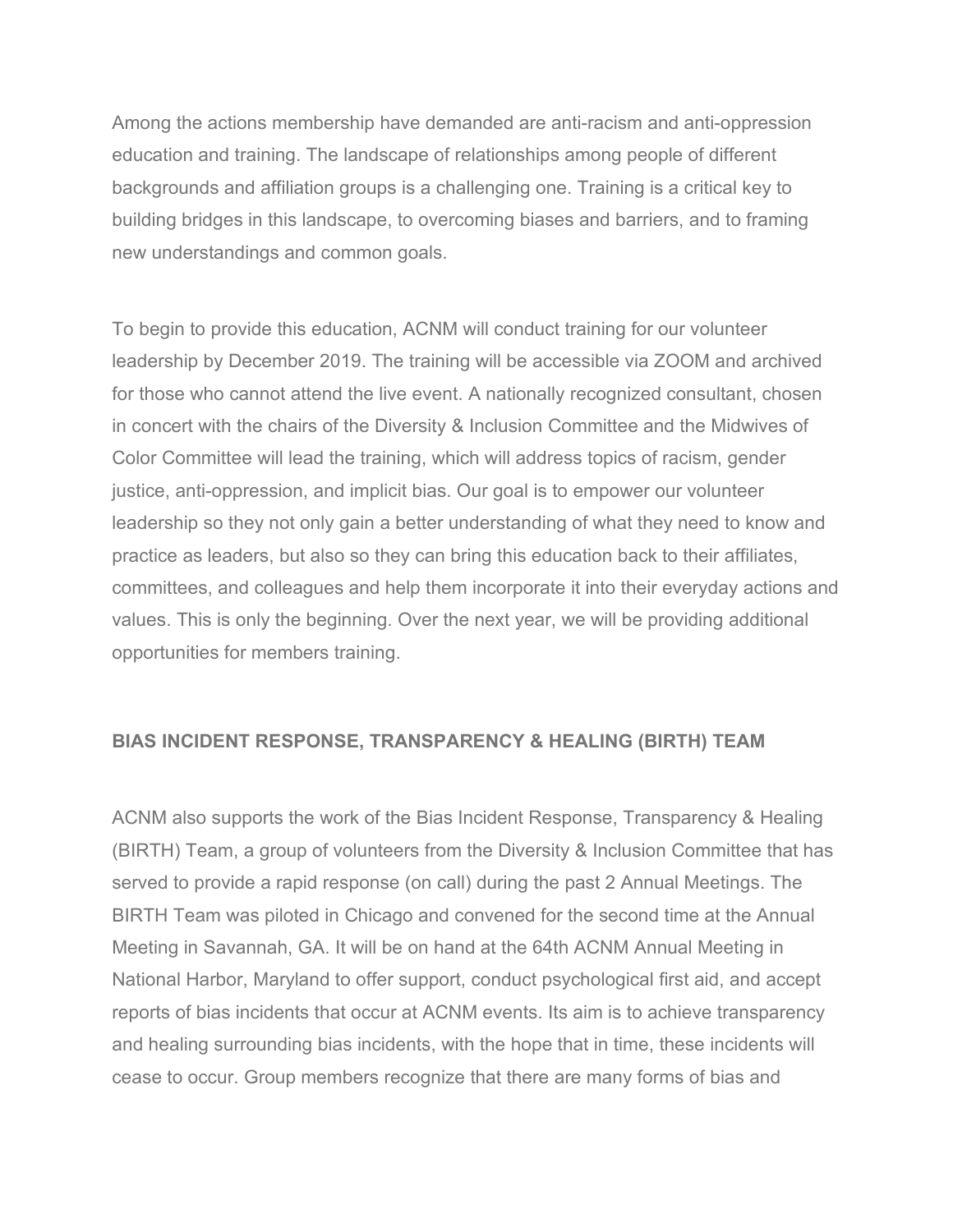oppression and have chosen to single out racism as a key focus during this early work.

The BIRTH Team's contact information and purpose is messaged out broadly at the Annual Meeting, including in the program, app, website, PowerPoints, and printed postcard in the tote received at registration. The message that is shared to all includes the following:

To help ensure that ACNM's meetings are free from bias and harassment, members have formed a Bias Incident Response Transparency and Healing (BIRTH) Team. Attendees who experience or witness bias in any form at the ACNM Annual Meeting are encouraged to report the incident to the BIRTH Team. The report will be confidential and the attendee may choose to remain anonymous. The team will offer support, resources, and coordination of individual and community healing, as well as education, outreach, and recommendations for organizational changes.

The BIRTH Team remains accessible to all members throughout the year. They can be reached at [BIRTHTeam.ACNM@gmail.com](mailto:BIRTHTeam.ACNM@gmail.com) and 240-485-1836.

# **BRINGING OTHERS INTO THE CONVERSATION**

• **Directors of Midwifery Education (DOME):** What students of color and other underrepresented groups experience in their midwifery programs impacts both their lives as students and their futures--whether it is the difference between feeling safe and valued or disheartened and traumatized, or the decision to finish their programs and thrive in their profession or hold back and limit their potential. Underscoring the need for change is research showing that the integration of midwives is associated with better outcomes across birth settings and across racial and ethnic divides. These realities have spurred the ACNM Board of Directors and the Directors of Midwifery Education (DOME) programs to begin a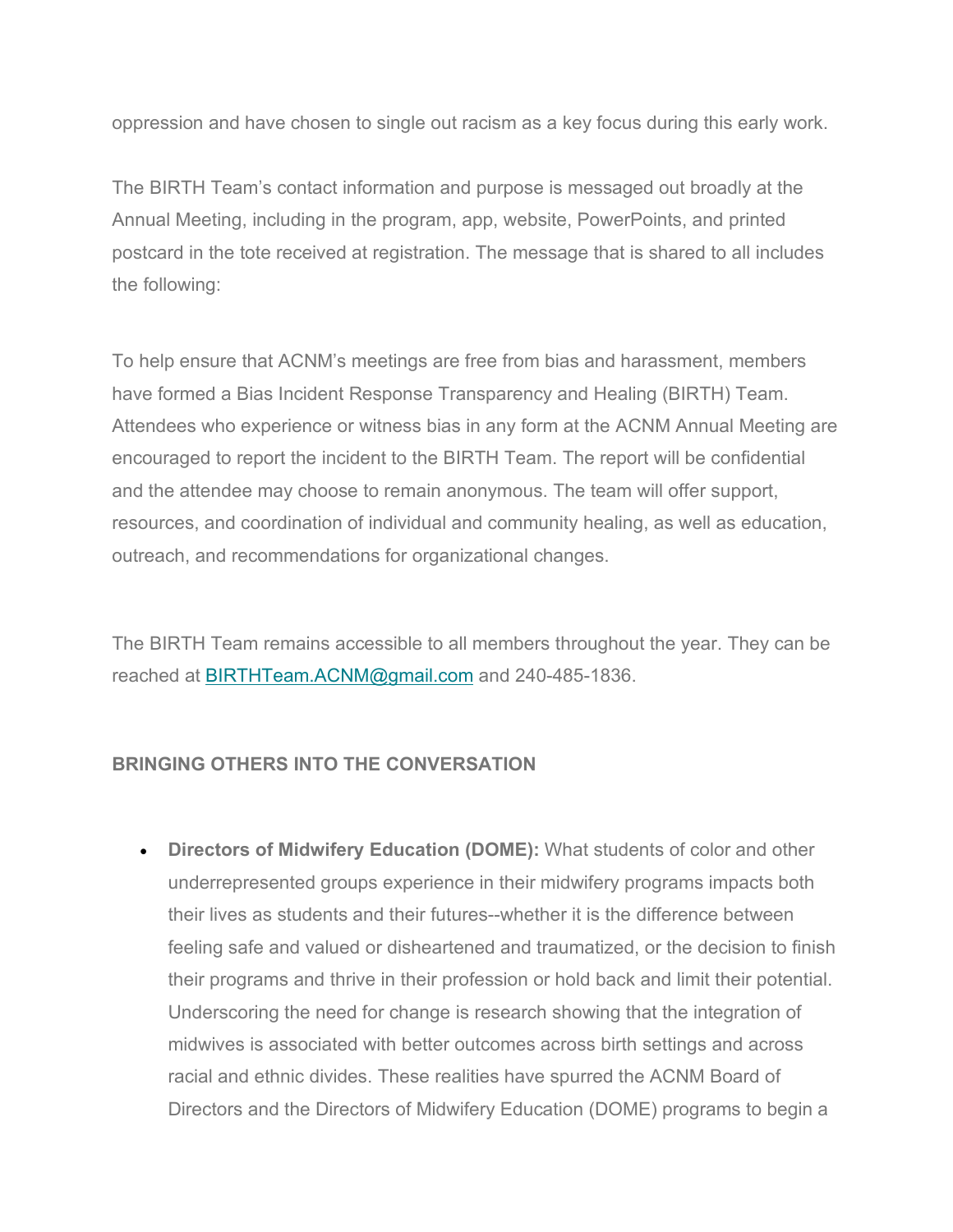continuing discussion about the experiences of students of color in midwifery programs and examine examples of institutional bias and implicit racism in midwifery programs and ACNM.

The challenges students of color have faced include microaggressions and lack of faculty and peer support. Strategies suggested as solutions have included continuing work around discussing racism, despite the discomfort inherent in such conversations, and incorporating into curricula Into The Light of Day and other content related to contributions of midwives of color to the profession of midwifery, anti-racism, and social determinants of care as mandatory reading in appropriate modules.

- **American Midwifery Certification Board (AMCB):** ACNM is committed to working with AMCB to safeguard that negative biases and racial stereotypes that harm patients will not be reinforced. This includes assurances that certification exam development and the certificate maintenance program will aim to include content on racism and racial bias, racial disparities, health inequities, diversity, equity and inclusion.
- **Accreditation Commission for Midwifery Education (ACME):** The ACME Board of Commissioners, Executive Director and volunteers from midwifery education programs conducted full review of the ACME Criteria for Programmatic Accreditation. The process included developing a rubric to be applied to all criteria including a "Diversity and Racial Equity Lens". In 2015, ACME committed to a [3-year strategic plan,](https://midwife.us16.list-manage.com/track/click?u=c80fd060458439222525f1852&id=7ebb3d6f3a&e=da45305360) which included the expansion of diversity and inclusion in all ACME operations. One of the objectives tied to this goal was to review ACME accreditation criteria during its 5-year review for evidence of diversity and inclusion.

**Definition of the Diversity and Racial Equity Lens:**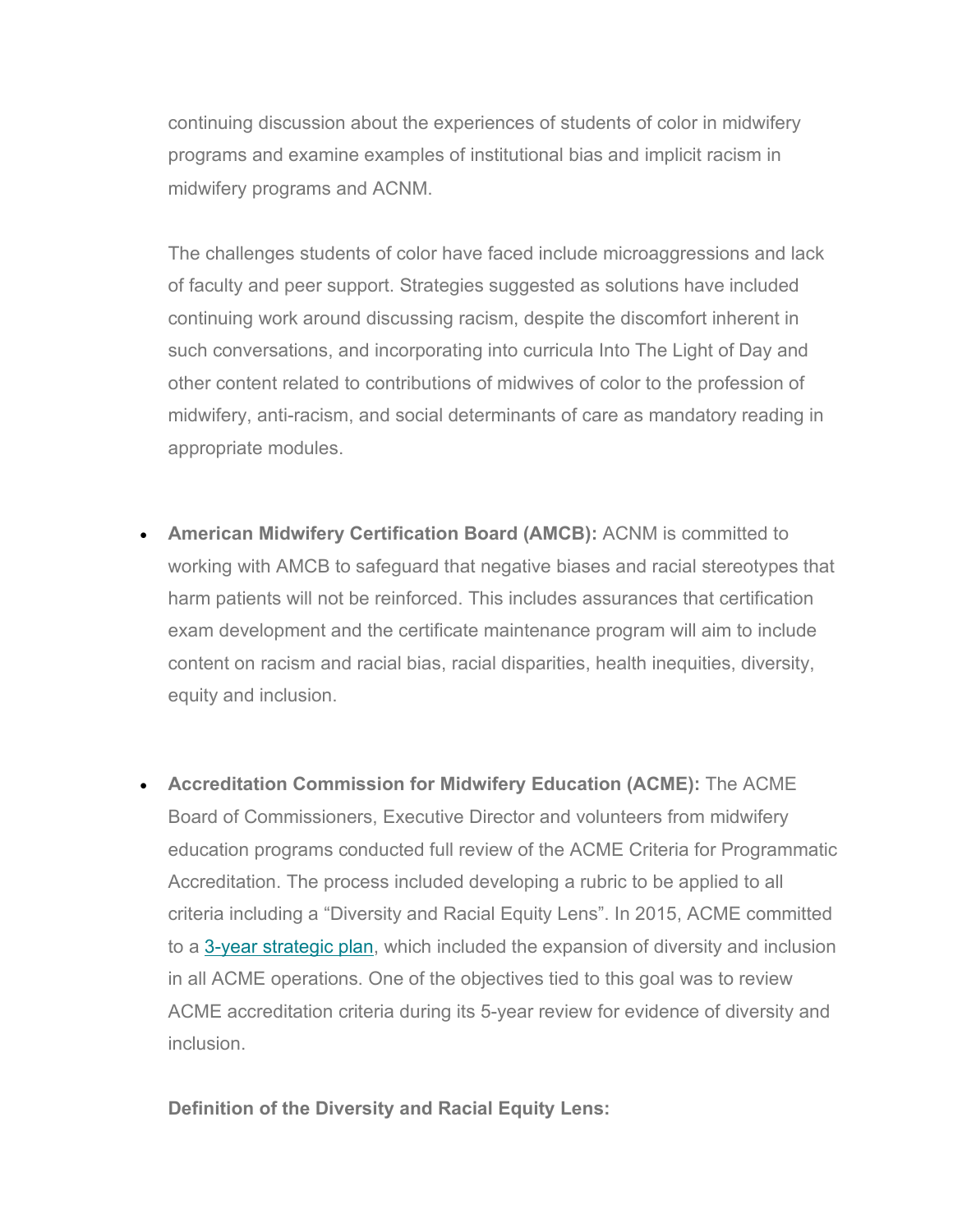**·** Fair and just distribution of resources and opportunities for individuals, culturally specific business and community-based organizations and economic and social systems that are sustainable and that sustain all people;

**·** Meaningful engagement of communities of color in planning, decisionmaking and evaluation that support shifts in perception, paradigm, and demonstrated values;

**·** Authentically embodying and leading with racial equity and empowerment principles (including transformative and non-traumatizing practices) in planning, decision-making, implementation, and evaluation; and

**·** Bold and courageous long-term commitment to unearthing racism's root causes and addressing barriers to racial equity in and between individuals, institutions and systems.

In applying a diversity and racial equity lens to the criteria review process, ACME aimed to consider the effect, whether conscious or unconscious, of each criterion on: the participation of minority or disadvantaged students and faculty in midwifery education programs, and the role of multicultural competence in the preparation of graduates for successful midwifery practice**.**

In addition, each criterion has now been evaluated considering the following questions:

**·** Is there any inherent bias in this criterion?

**·** Does this criterion inhibit curricular and co-curricular activities that promote cultural competencies?

**·** Does this criterion hinder the recruitment or development of a diverse student body and faculty?

**·** Is the criterion diversity-sensitive, i.e., does this criterion affect disadvantaged populations differently? Is there evidence of equity in how the criterion is applied with disadvantaged populations?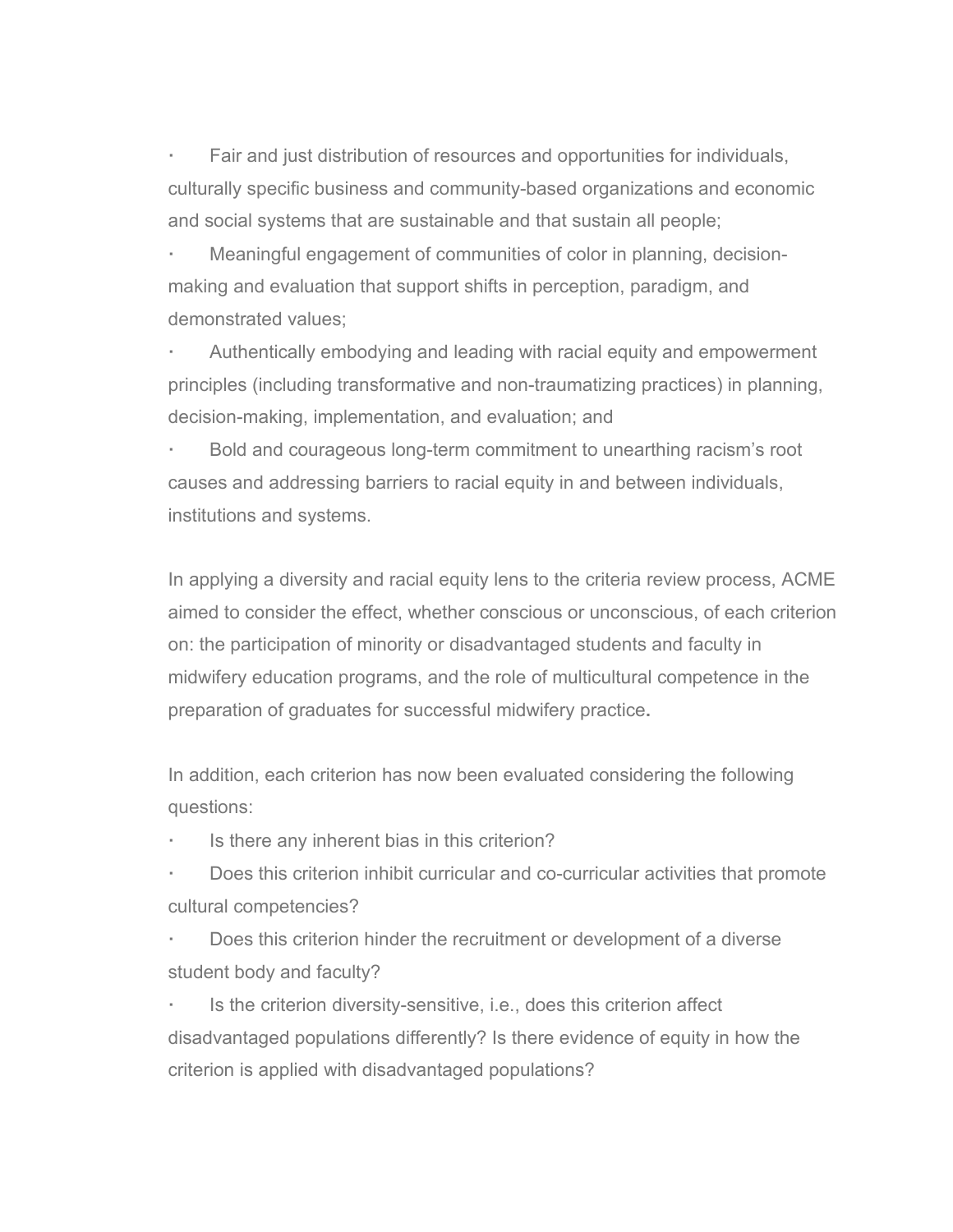All ACME stakeholders and the public were invited to comment on the proposed criteria during a 6-week open-comment period. The ACME Board of Commissioners took these comments and suggestions into consideration, and in May 2019 published the *final criteria.* 

# **BOARD COMPOSITION TASK FORCE**

In January 2018, ACNM President Lisa Kane Low formed a Board Composition Task Force and charged its members to examine the composition of the Board of Directors to assess the need for reorganization, based on ACNM's strategic priorities. This task force was an outgrowth of ACNM's commitment to Diversity and Inclusion, including eliminating racism and racial bias in the midwifery profession, and race-based disparities in reproductive health care. As stated in the Position Statement on Racism and Racial Bias, ACNM is committed to supporting midwives of color to develop and achieve leadership positions at all levels throughout ACNM.

The task force, which met 9 times, focused its work on increasing the power of midwives of color, students, and consumers and adding their voices to the board's. The task force gave its recommendations in October 2018, and the board approved all 4. They included:

- 1. Permanently adding the chair of the Midwives of Color Committee or their designee to the board as a voting member of the board;
- 2. Adding an at-large elected board position for a midwife of color with candidates for the position self-identifying as a person of color;
- 3. Adding an appointed member of the public as a voting member as a way to bring a needed skill set to the board, such as finance, fundraising, law, and marketing or to represent an underrepresented group, such as a native Americans;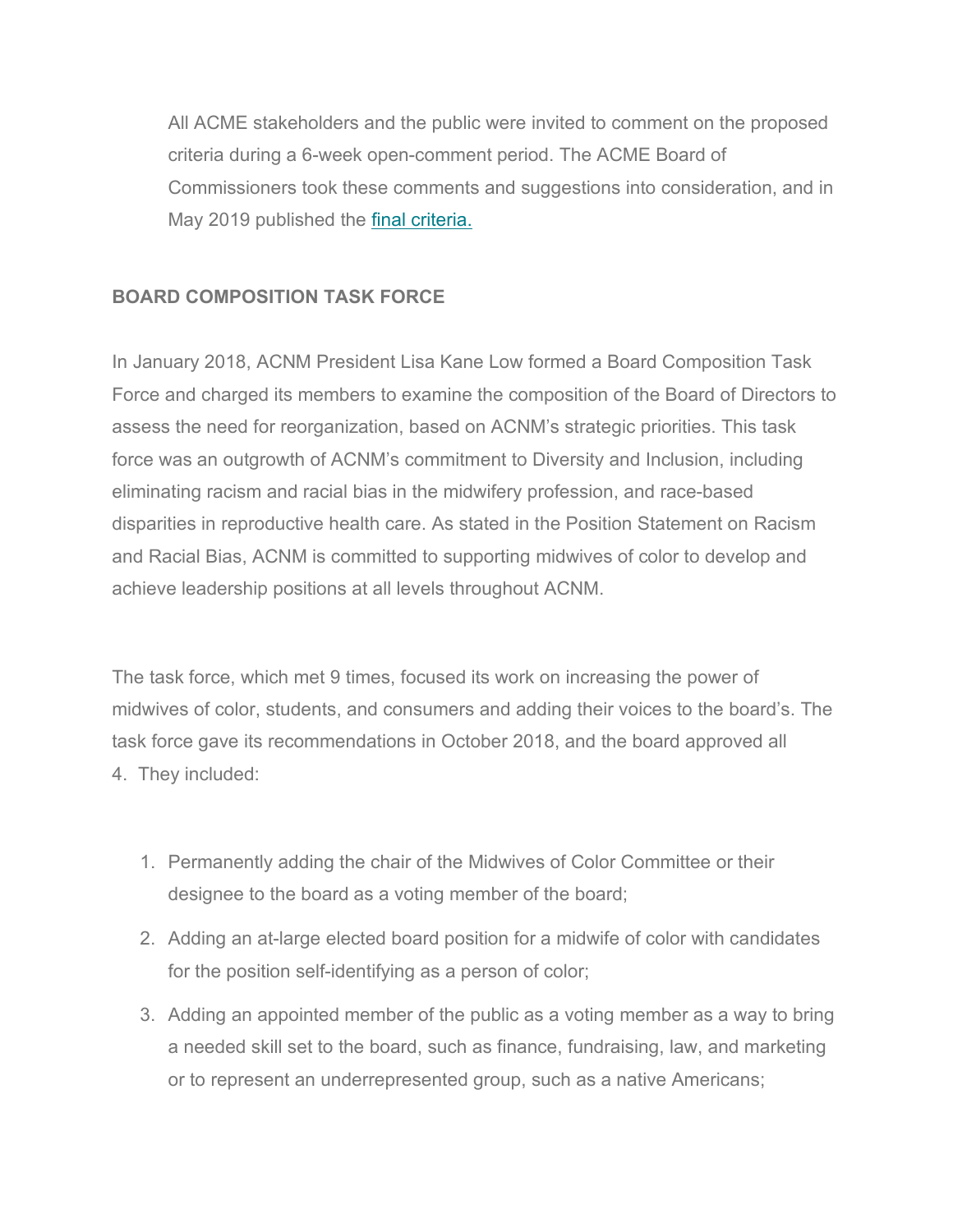4. Changing the student member from a nonvoting to a voting member.

The Board of Directors approved these recommendations, which are now with the Bylaws Committee for consideration in the upcoming Bylaws revision.

# **TGNC Scope of Practice Taskforce**

In February, 2019, the Transgender Nonconforming (TGNC) Scope of Practice Taskforce was constituted to address issues regarding midwifery care of women assigned male at birth (trans-women). The necessity for broad input became clear as a result of concerns expressed by some regarding the potential impact upon education, certification, and licensure. The Taskforce consists of representatives from the Board of Directors (BOD, the Gender Equity Task Force (GETF), the Directors of Midwifery Education (DOME), each Division of the ACNM volunteer structure, the Core Competency sub-committee and midwifery students. The first meeting occurred on February 27, 2019. Differences in opinion regarding the appropriateness of inclusion of trans-women in the stated midwifery scope of practice were clear. After the meeting, it was decided to seek professional facilitation to help move the discussion forward. Four members of the taskforce vetted facilitators, who have begun their work by reaching out to members and key stakeholders. Work is proceeding with plans for an in-person meeting at the Annual Meeting.

# **ANTI-RACISM AND ANTI-HARASSMENT POLICY**

In response to a bias incident at the 2018 Annual Meeting (for more information about this incident, see ["All Stakeholders Deserve Dignity, Respect, Fairness, Equity"](https://midwife.us16.list-manage.com/track/click?u=c80fd060458439222525f1852&id=09d4ed419f&e=da45305360) in the Summer 2018 edition of *Quickening*), ACNM took a number of concrete steps to ensure that attendees at all ACNM meetings and members and nonmembers throughout the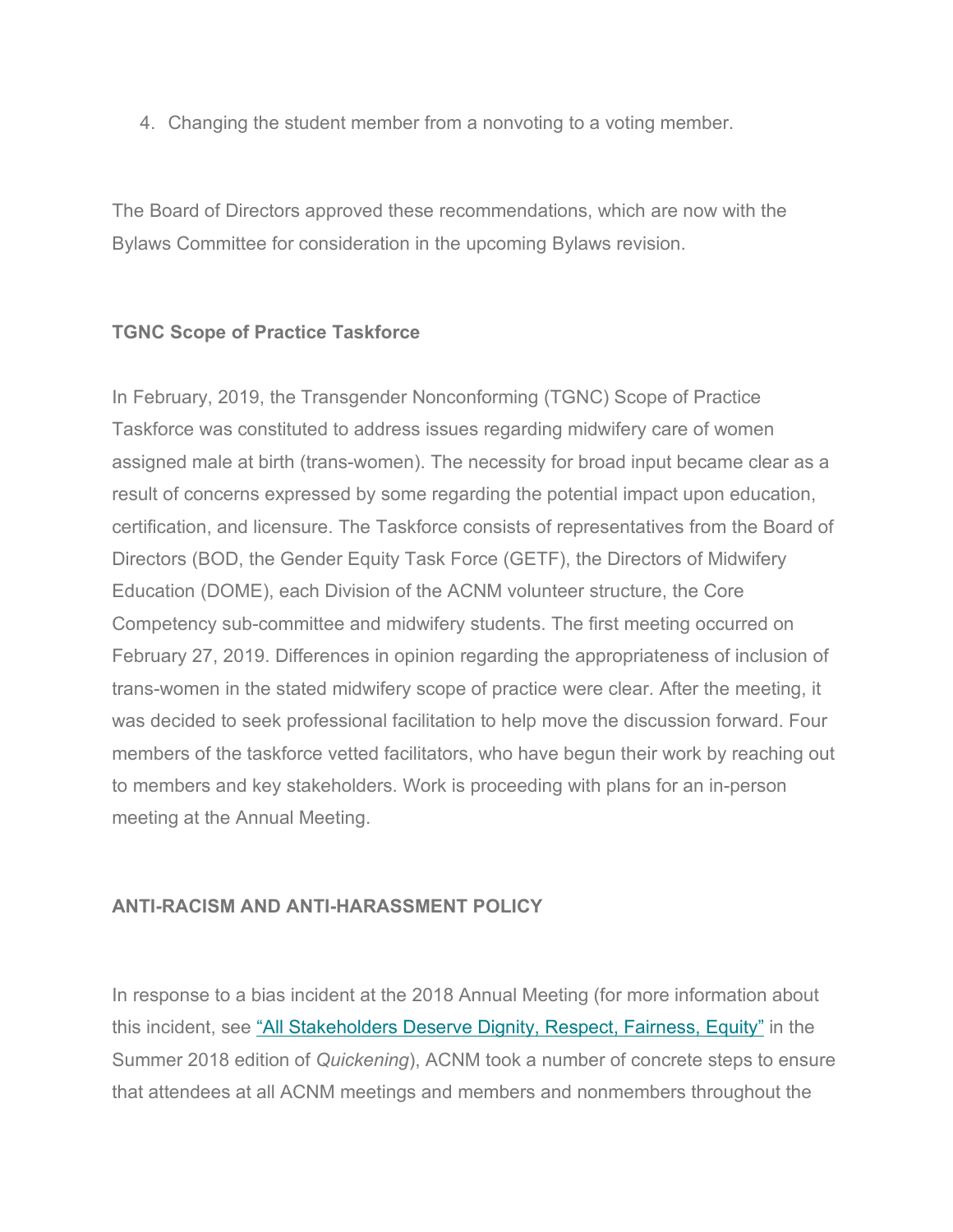association feel safe and respected, and that everyone who has interaction with ACNM, including vendors and contractors, understand our code of conduct. Among these actions that ACNM has taken to ensure this, the College has developed an antiharassment and anti-discrimination policy, which is now required language on all ACNM contracts. The statement is as follows**:** 

In proceedings of the American College of Nurse-Midwives (ACNM), the ACNM strives to maintain professional environments and professional interactions where people are treated with dignity, decency, and respect – an environment characterized by mutual trust and the absence of intimidation, oppression, and exploitation. ACNM will not tolerate discrimination or harassment of any kind. ACNM will not tolerate negative biases and racial stereotypes from any party including staff, volunteers, speakers, guests, members, contractors, military, government, and industry representatives. Breaches of these policies by third party vendors would be cause for disciplinary action and/or cancellation of said contract at the discretion of the CEO. The ACNM Anti-Discrimination & Harassment Policy, and the ACNM Position Statement on Racism and Racial Bias can be found on the ACNM website at [http://www.midwife.org/ACNM-](https://midwife.us16.list-manage.com/track/click?u=c80fd060458439222525f1852&id=1cda7c280c&e=da45305360)[Governance-Policies.](https://midwife.us16.list-manage.com/track/click?u=c80fd060458439222525f1852&id=1cda7c280c&e=da45305360)

#### **GATHERING ACCURATE MEMBERSHIP DEMOGRAPHIC PROFILES**

In the past, when ACNM attempted to assess member demographics to determine what percentage of our members identify as persons of color or other underrepresented groups, we have not had reliable data. ACNM's mechanisms for gathering complete, accurate demographic data in our database required an overhaul. This has now been done and ACNM has launched an updated profile section for members to complete when they renew. The purpose of doing this is to enable us to accurately report the baseline number of our members who affiliate with various groups. This will allow us to assess our progress in achieving a more diverse organization. One of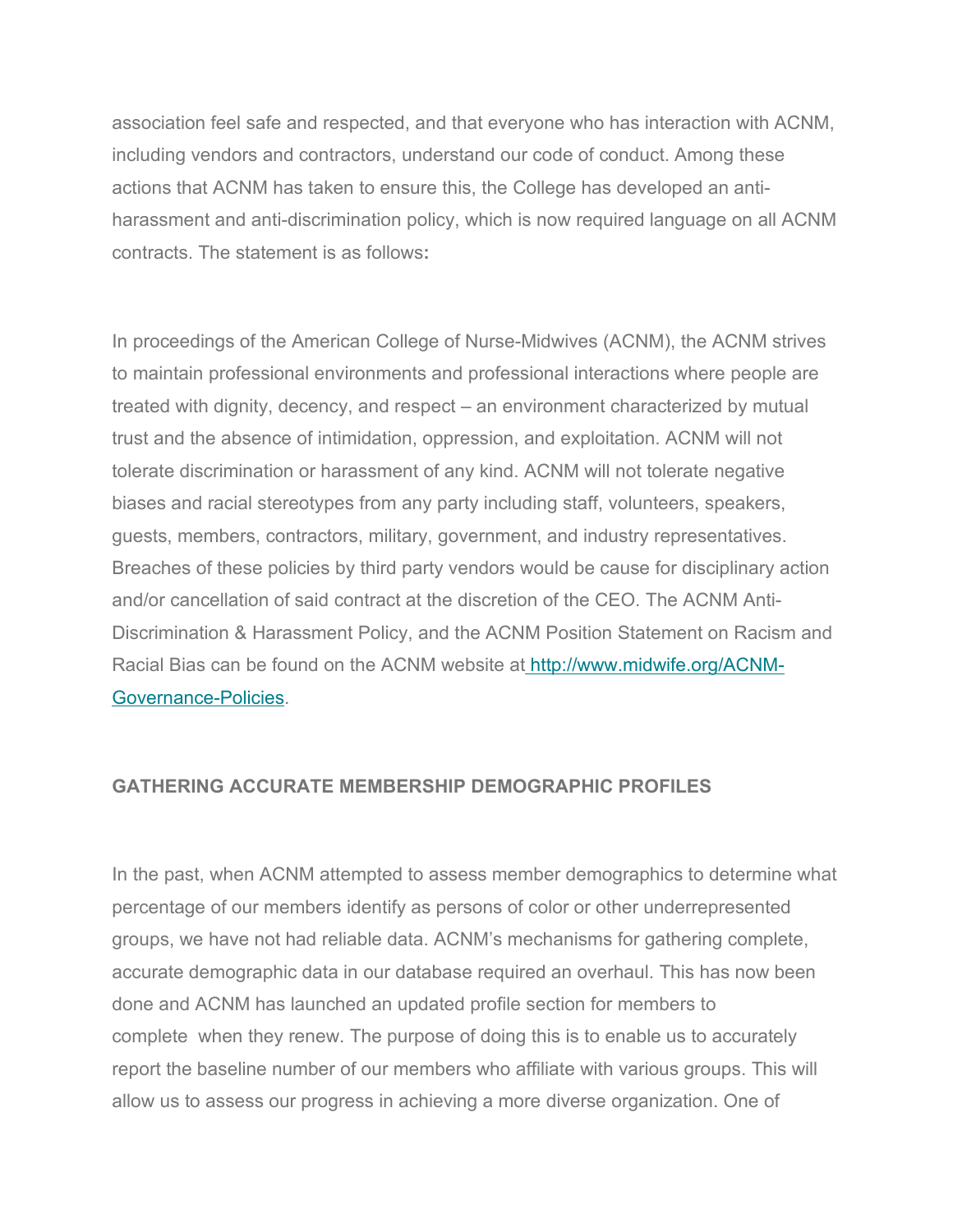ACNM's strategic work priorities for 2019 is to have gathered this information for at least 85% of our members. All members can help by completing this information as they renew their membership, allowing ACNM to measure our success in increasing the diversity of our organization.

#### **MEMBERSHIP GROWTH PLAN PROJECT**

Another ACNM strategic work priority for 2019 is to increase overall membership by 5% during the year from 6,426 to 6,757. Within this larger goal, ACNM is committed to growth strategies that increase diversity and inclusion. This includes messaging ACNM's commitment to diversity and inclusion to affiliates to share with members and nonmembers, surveying and sharing affiliates' accomplishments in terms of diversity and inclusion, and providing affiliates with guidance on messaging diversity and inclusion at the state and local level. Additionally, it includes developing diversity within leadership and throughout the association. Specifically, it also includes having ACNM's volunteer committees and other groups develop 2 to 3 activities that advance ACNM's core commitment to diversity and inclusion and integrate these activities into their current work. ACNM has also established a community on our members-only digital platform, Connect, for midwives of color and student midwives of color to deepen engagement and support.

# **ANTI-RACISM TOOL KIT FOR MEMBERS AND AFFILIATE LEADERS**

As ACNM carries out the initiatives mentioned above as well as others, we will be collecting training and educational resources, policies, and messaging content into a anti-racism and anti-harassment toolkit for members and affiliate leaders. The toolkit will cover a variety of important topics such as implicit bias, recourse for harassment and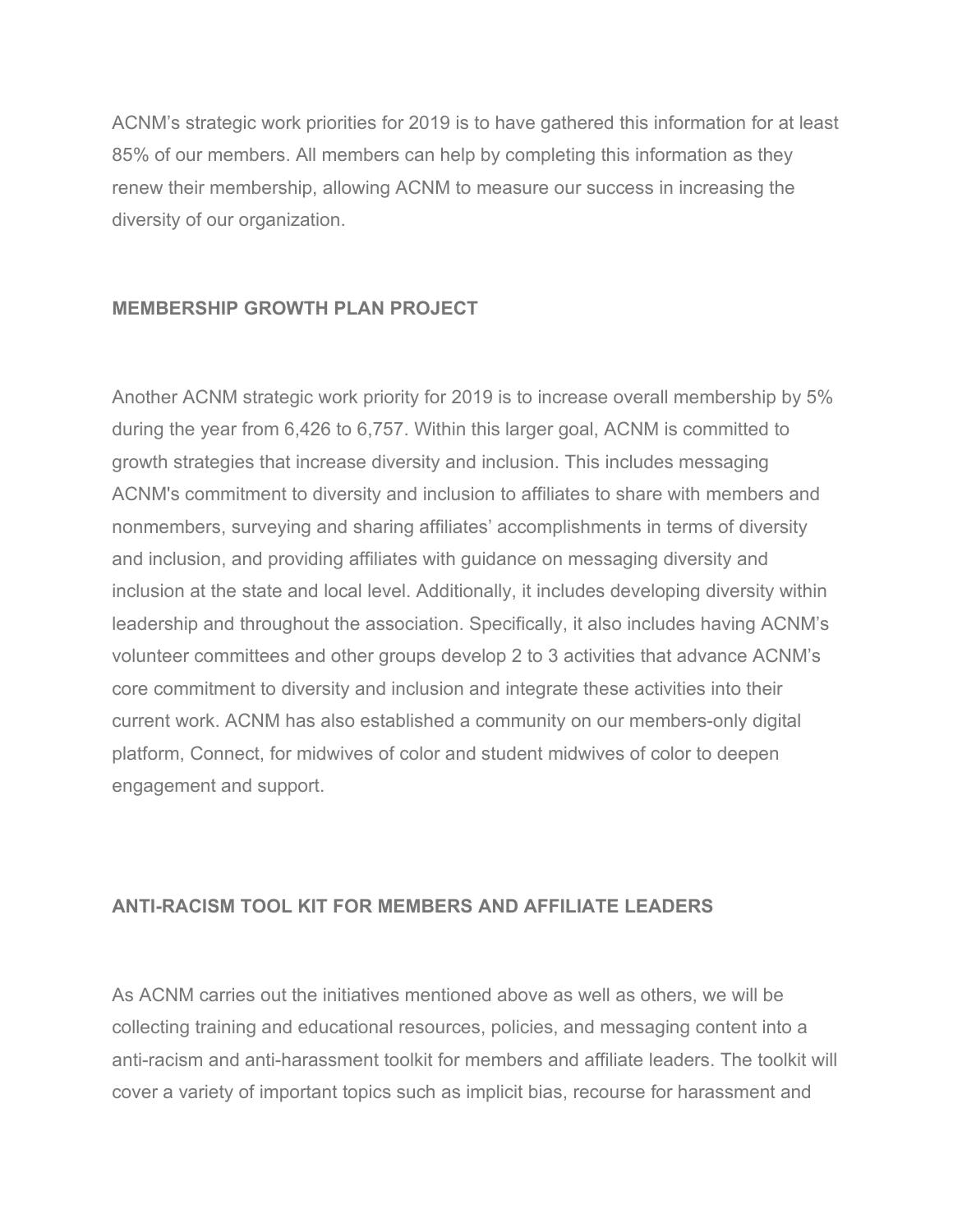bias incidents, and much more. We will be sharing more information on this effort in the coming months and invite members to participate in suggesting content for the toolkit, which ACNM will roll out before the end of the year.

#### **ANNUAL CONFERENCE TRACK: RACISM & HEALTH DISPARITIES**

At the 2018 Annual Meeting, ACNM introduced a new Racism & Health Disparities track. Sessions in the track offered focused content about the effects of racism, health inequities, and disparities among people of color; the effects on women, families, and our profession; and what is being done to address these issues. As Pam Reis, CNM, PhD, NNP-BC, FACNM, chair of the National Program Committee, noted in the 2018 Final Program:

"Racism is the leading cause of health inequities among people of color. While midwives care for women and families affected by the consequences of racism on health, the ACNM Board of Directors and the Program Committee believe there has been insufficient discourse about racism and health inequities at ACNM's Annual Meetings. Considering that the incidence of maternal morbidity and mortality among women of color in the United States is growing more pronounced and pervasive by day, we cannot continue to ignore or discount how racism and disparities in health care affect not only the women and families we serve, but also our profession and how we choose to respond to this human crisis."

**At the 64th Annual Meeting & Exhibition and going forward, ACNM is continuing this track. Education sessions in this track for 2019 include the following:**

**Adopting an Equity Lens for Your Midwifery Practice: Developing Leadership in Racial Justice** by Ana Delgado: This session aims to provide concrete steps that a midwife in any practice setting can take to begin the journey toward addressing health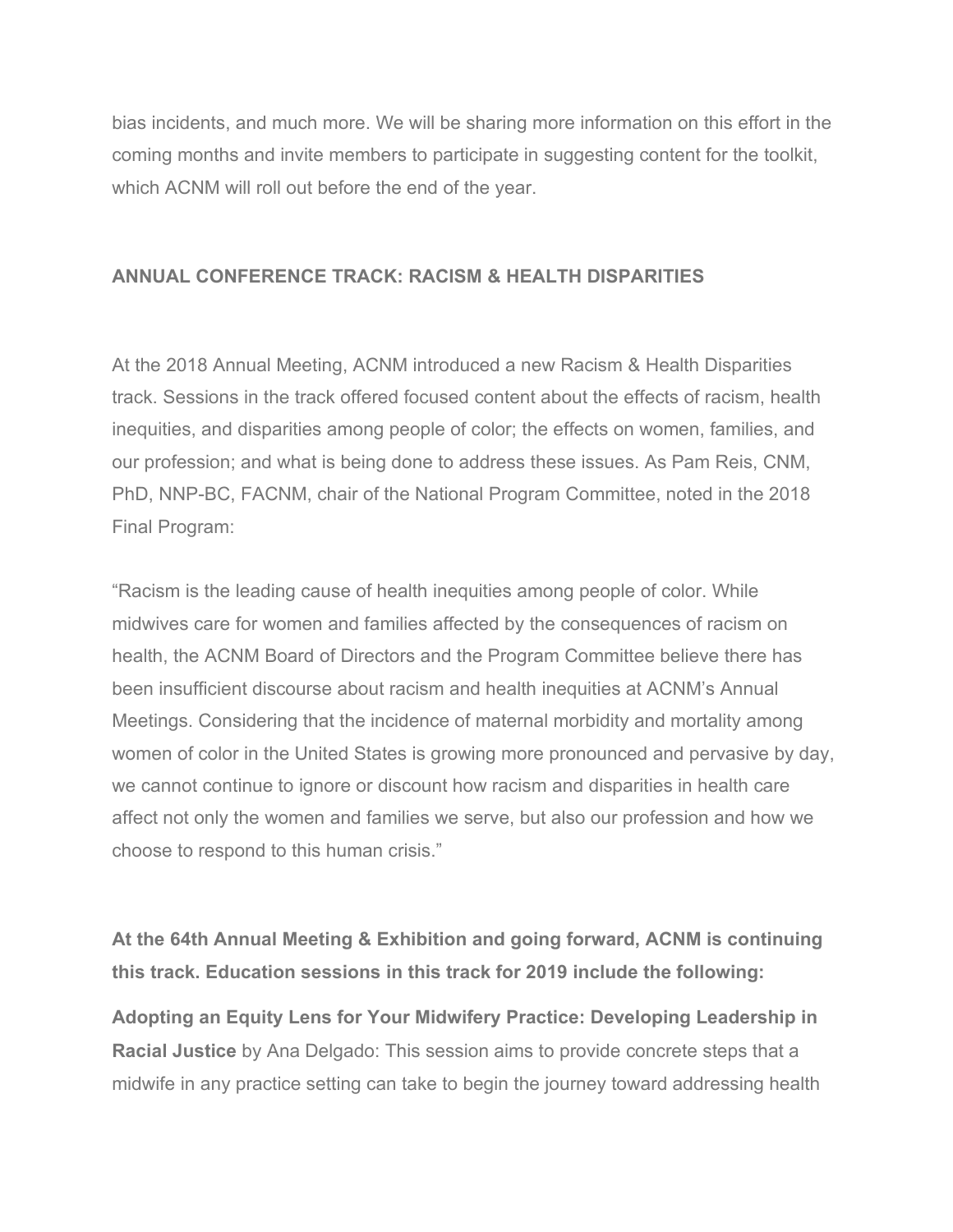equity, beginning with adopting an equity lens for their own practice and learning about racial justice, both in health care and in the community.

#### **How Does Racism in Midwifery Education Negatively Affect Diversity Within the**

**Profession and Disparities in Maternal Child Health?** (Lead presenter) Heather Clarke: Barriers continue to exist regarding the recruitment, retention, and success of midwifery students and faculty from underrepresented communities. This panel will highlight the problems of implicit bias and racism in midwifery education and seek solutions that can be applied across all midwifery education programs.

**Addressing Health Disparities via Residential Primary Care for Homeless Women: A Free Clinic Case Management Model of Care for Women with Complex Health Care Needs** by Nena Harris: This session will discuss the significance of and contributing factors to homelessness for women. Also, primary care and case management services offered at a free clinic serving homeless women and children will be presented as key components of an innovative model to help address multiple barriers to care and reduce health disparities in a mostly African American urban population.

**Maternal Mortality Reviews: Why and How Midwives Should Get Involved** by Katrina Nardini: The disparity between mortality rates of women of color and white women sheds harsh light on the implicit racism underlying the US health-care system. This session will discuss creating and maintaining a maternal mortality review committee, identifying and abstracting maternal mortality cases, and engaging with the public about maternal mortality**.** 

**Skills for Implementing Equitable Care and Addressing Racism in Midwifery: Cultivating Partnership Between Preceptors and Students** by Eva Goodfriend-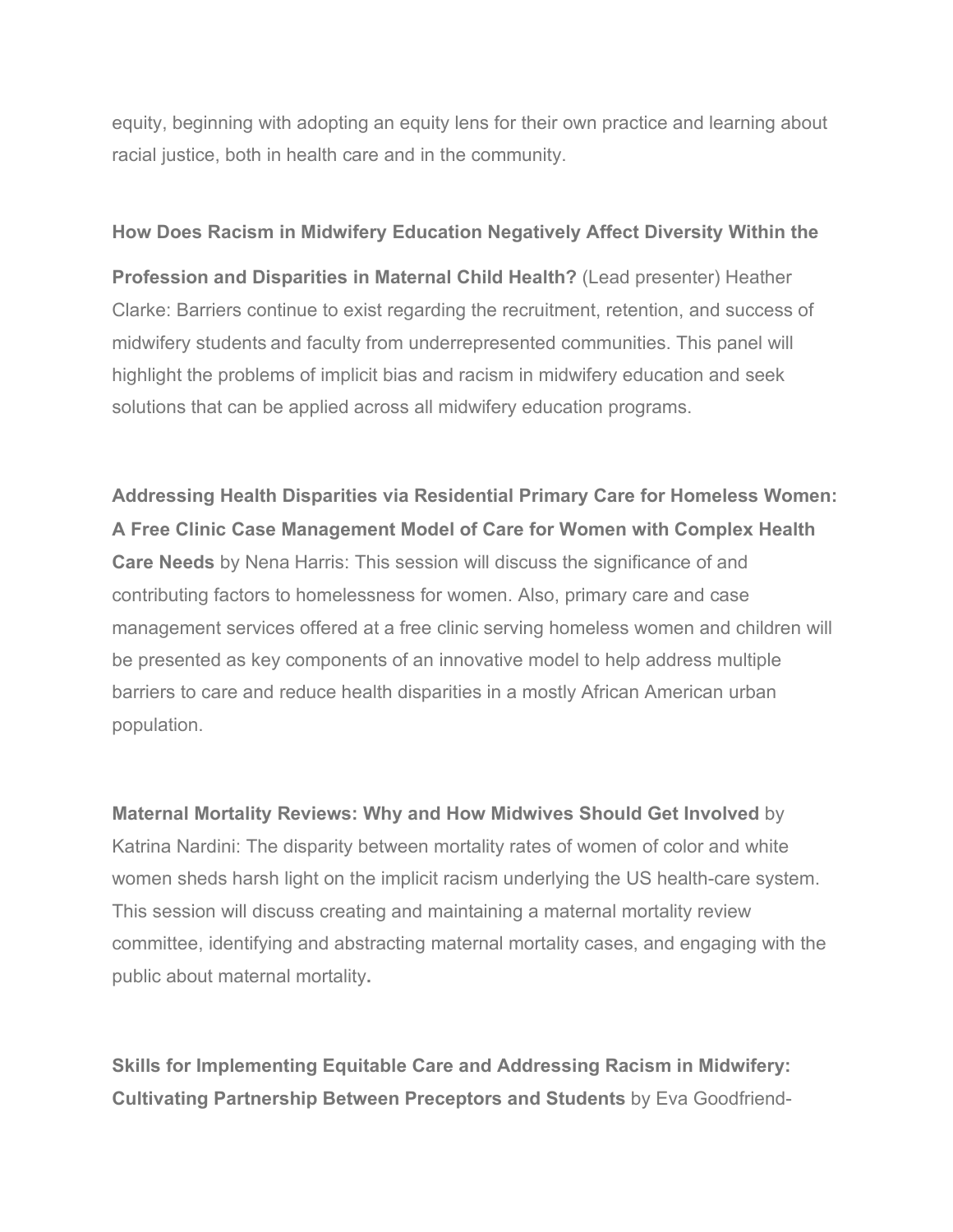Reaño: Creating a racially and ethnically diverse midwifery workforce requires naming and addressing racism as a necessary barrier to overcome. A midwifery team of educators, preceptors, and students affiliated with the Nurse-Midwifery Education Program at the University of California, San Francisco, and preceptors from Alameda Health System in Oakland, California, developed and piloted preceptor training to address the presence of racism and bias in clinical education, aiming to improve the learning experience of students, decrease experiences of racism and bias, and increase restorative response to occurrences of racism.

**Strategies to Address the Root Causes of Maternal and Infant Health Disparities in Maternity Care** by Barbara Hackley: This presentation will describe strategies to help midwives effectively address social factors in their clinical care. As part of the Resiliency Initiative, the South Bronx Health Center developed a validated tool for screening for social factors that undermine or promote health, identified community resources, and developed a team of staff and volunteers to address these needs. Using the PRAPARE framework, this presentation will provide midwives with the resources they need to create sustainable systems of care that can effectively address the root causes of health disparities in their own communities.

#### **First Year Cleveland: Eliminating Racial Disparities in Maternity Care Through**

**Community and Civic Partnerships** by Celina Cunanan: In 2017, Cuyahoga County had an overall infant mortality rate of 8.72 but a black infant mortality rate of 17.46 compared to a white infant mortality rate of 2.31. First Year Cleveland is urgently working to reduce the number of African American infants dying and the racial disparities that contribute to their deaths. It selected 3 priority areas: reduce racial disparities, address extreme prematurity, and eliminate preventable infant sleep-related deaths. Unique to our strategic plan is the naming of systemic racism as a major factor in the high infant mortality rate among black infants.